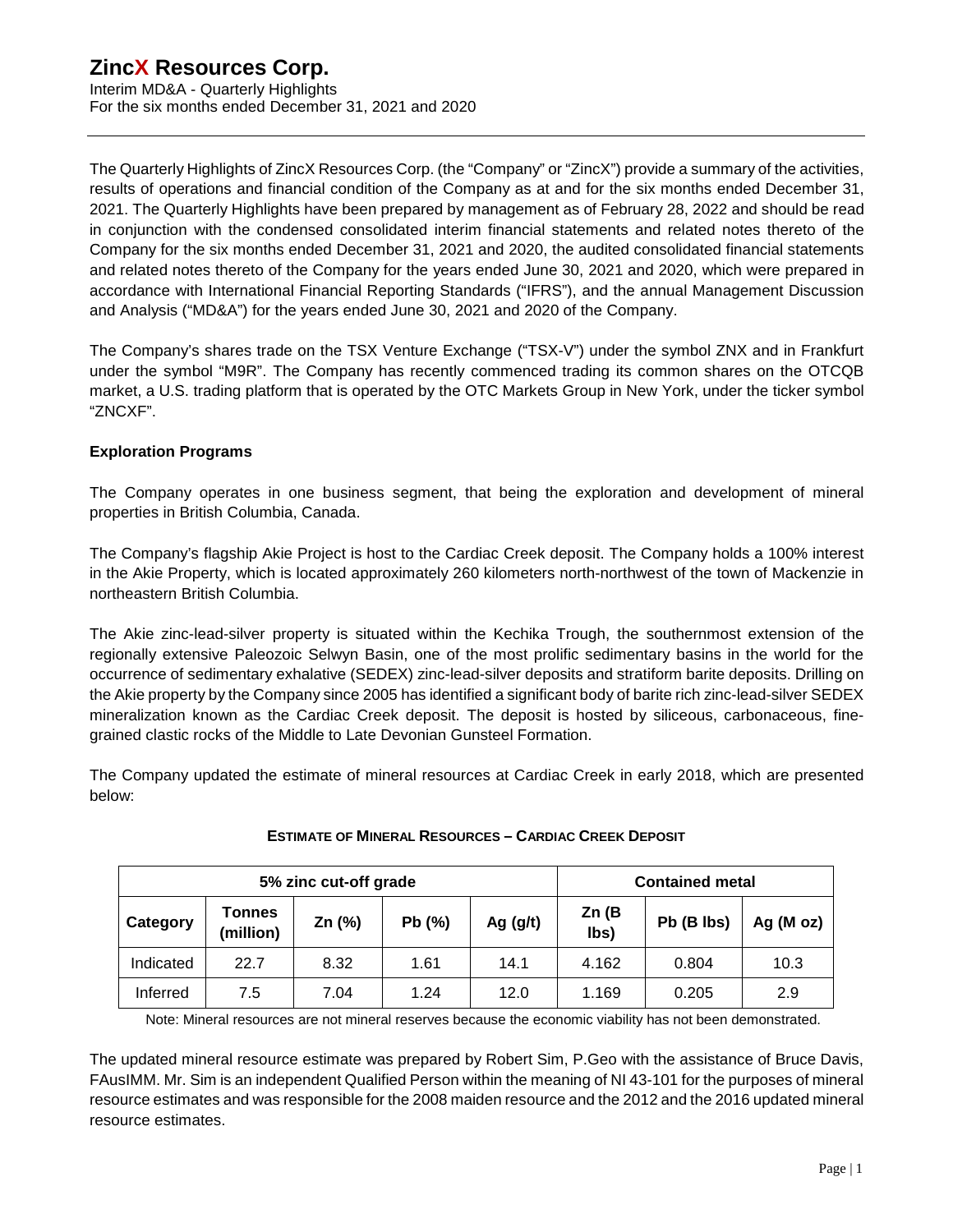Interim MD&A - Quarterly Highlights For the six months ended December 31, 2021 and 2020

The updated mineral resource estimate and the results of a Preliminary Economic Assessment ("PEA") for the Cardiac Creek deposit were filed in a report entitled "*NI 43-101 Technical Report Akie Project British Columbia, Canada*" with an effective date of June 20, 2018 and report date of August 1, 2018. The report can be found under the Company's profile at [www.sedar.com](http://www.sedar.com) and on the Company's website, [www.zincxresources.com](http://www.zincxresources.com).

The Kechika Regional Project consists of 11 properties including the Mt. Alcock, Bear & Spa, Pie, Yuen, and Cirque East properties that extend northwest from the Akie property for approximately 140 kilometres along the strike of the highly prospective Gunsteel Formation shale. The Gunsteel Formation shale is the main host rock for known SEDEX zinc-lead-silver deposits in the Kechika Trough of northeastern British Columbia.

The Pie, Yuen, Cirque East properties (known as the "Pie Properties") are the subject of a joint venture arrangement with Teck Resources Limited ("Teck") and its JV partner, Korea Zinc Co., Ltd. ("Korea Zinc") to jointly explore the Pie Properties on a 49%-51% joint venture basis, with Teck acting as the operator. Teck and Korea Zinc acquired 51% interest in the Pie Properties by incurring cumulative aggregate exploration expenditures of \$3,500,000 by December 31, 2017.

### **Overall performance**

#### **2021 Exploration Program**

### 2021 Akie Drill Result Highlights

The Company recently completed a large-diameter HQ diamond drill program that focused on the Cardiac Creek deposit. A total of 5 drill holes were drilled on the Cardiac Creek deposit for a total of 2,669 metres. All five holes successfully tested the Cardiac Creek Zone with excellent recovery of thick intervals of sphalerite-galena-barite mineralization displaying the highly mottled textures which generally indicate greater than average zinc grades. Over 500 HQ drill core samples have been submitted for analysis and results have now been received from all drill holes.

- Drill hole **A-21-155** returned 6.20% Zn+Pb and 9.6 g/t Ag over a true width of 32.76 metres including **10.77% Zn+Pb** and **14.5 g/t Ag** over a **true width** of **5.99 metres**
- Drill hole **A-21-157** returned 4.83% Zn+Pb and 7.7 g/t Ag over a true width of 22.61 metres including **10.62% Zn+Pb** and **15.1 g/t Ag** over a **true width** of **2.52 metres**
- Drill hole **A-21-158** returned 9.09% Zn+Pb and 14.4 g/t Ag over a true width of 5.83 metres contained within a longer mineralized interval of **6.21% Zn+Pb** and **10.3 g/t Ag** over a **true width** of **14.38 metres.**
- Drill hole **A-21-159** returned 5.59% Zn+Pb and 8.7 g/t Ag over a true width of 19.55 metres including **8.92% Zn+Pb** and **10.3 g/t Ag** over a **true width** of **3.10 metres**.

# **A-21-155**

Drill hole A-21-155 targeted the northwest area of the high-grade core proximal to historical drill holes A-07-51, A-13-107, and A-17-132.

A broad envelope of mineralisation was intersected from 549.37 to 602.24 metres representing a true width of 39.67 metres that returned 5.3% Zn+Pb and 8.5 g/t Ag. Within this envelope the Cardiac Creek Zone is present from 558.56 to 602.24 metres, grading 6.20% Zn+Pb and **15.5 g/t Ag** over a true width of **32.76 metres**. Highergrade intervals are present including **10.77% Zn+Pb** and **14.5 g/t Ag** over a true width of **5.99 metres** from 569.67 to 577.66 metres. The Footwall Zone was intersected below the Cardiac Creek Zone from 593.45 to 577.66 metres and returned 9.0% Zn+Pb and 12.3 g/t Ag over a true width of 6.59 metres.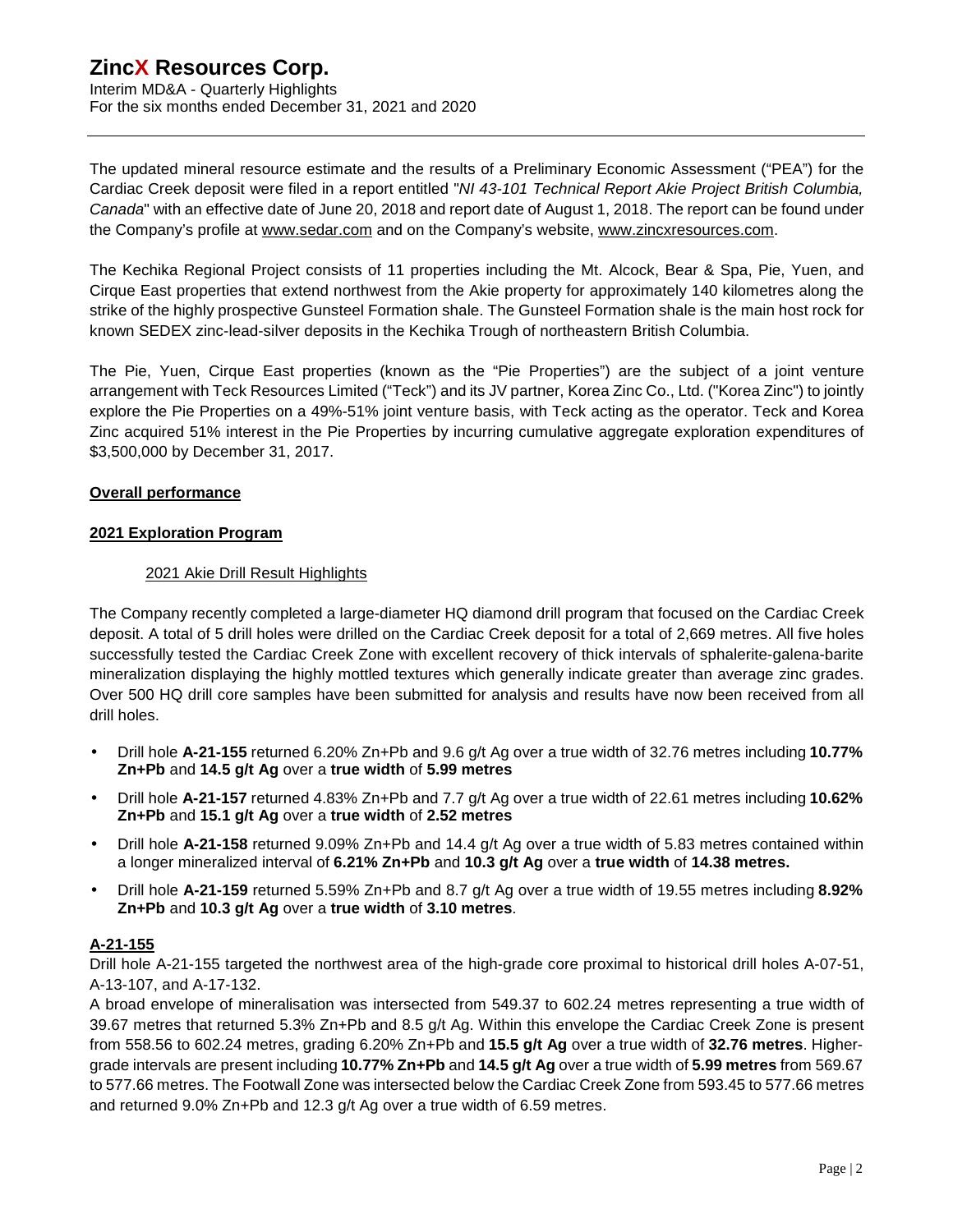Interim MD&A - Quarterly Highlights For the six months ended December 31, 2021 and 2020

# **A-21-156B**

Drill hole A-21-156B that targeted the central portion of the deposit testing the down-dip extent of the high-grade core. Surrounding holes include A-06-35, A-15-126, and A-15-127**.** 

A broad envelope of mineralisation was intersected from 615.05 to 675.11 metres representing a true width of 33.36 metres that returned 2.58% Zn+Pb and 4.9 g/t Ag. Within this envelope the Cardiac Creek Zone is present from 652.53 to 675.11 metres, grading 5.69% Zn+Pb and 9.0 g/t Ag over a true width of 12.60 metres. Highergrade intervals are present including 6.88% Zn+Pb and 11.1 g/t Ag over a true width of 8.84 metres from 658.61 to 674.44 metres; and 8.96% Zn+Pb and 14.8 g/t Ag over a true width of 3.60 metres from 668.00 to 674.44 metres. The Footwall Zone intersected 7.85% Zn+Pb and 10.2 g/t Ag over a true width of 5.71 metres from 685.65 to 695.76 metres that includes 9.72% Zn+Pb and 8.9 g/t Ag over a true width of 2.18 metres from 691.91 to 695.76 metres.

#### **A-21-157**

Drill hole A-21-157 targeted the southeast strike extents of the high-grade core of the Cardiac Creek zone. Surrounding holes include A-05-33, A-06-40, and A-13-105.

A broad envelope of mineralisation was intersected from 359.30 to 412.96 metres representing a true width of 36.54 metres that returned 3.55% Zn+Pb and 6.2 g/t Ag. Within this envelope the Cardiac Creek Zone is present from 372.60 to 405.82 metres, grading 4.83% Zn+Pb and 7.7 g/t Ag over a true width of 22.61 metres. Highergrade intervals are present including 6.84% Zn+Pb and 9.1 g/t Ag over a true width of 8.17 metres from 386.0 to 398.00 metres; and **10.62% Zn+Pb** and **15.1 g/t Ag** over a **true width** of **2.52 metres** from 394.3 to 398.0 metres.

#### **A-21-158**

A broad envelope of mineralisation was intersected from 275.50 to 305.23 metres representing a true width of 25.34 metres that returned 4.82% Zn+Pb and 7.4 g/t Ag. Within this envelope the Cardiac Creek Zone is present from 288.37 to 305.23 metres, grading 6.21% Zn+Pb and 10.3 g/t Ag over a true width of 14.38 **metres**. Highergrade intervals are present including 9.09% Zn+Pb and 14.4 g/t Ag over a true width of 5.83 metres from 294.42 to 301.25 metres; The Zone hosts a total of 9 samples that grade in excess of 7% Zn and 1% Pb over an aggregate core length of 5.44 metres. Within the Cardiac Creek Zone individual zinc grades range up to 17.84% and lead grades range up to 3.21%.

#### **A-21-159**

A broad envelope of mineralisation was intersected from 386.83 to 440.75 metres representing a true width of 38.53 metres that returned 4.09% Zn+Pb and 6.9 g/t Ag. Within this envelope the Cardiac Creek Zone is present from 401.50 to 428.83 metres, grading 5.59% Zn+Pb and 8.7 g/t Ag over a true width of 19.55 metres. Highergrade intervals are present including 6.43% Zn+Pb and 9.5 g/t Ag over a true width of 13.66 metres from 409.75 to 428.83 metres as well as 8.92% Zn+Pb, and 10.3 g/t Ag over a true width of 3.10 metres from 424.50 to 428.83 metres. A narrow Footwall Zone is present from 432.40 to 440.75 metres over a true width of 5.98 metres that returned 5.06% Zn+Pb, and 9.1 g/t Ag including 7.16% Zn+Pb, and 10.2 g/t Ag over a true with of 3.80 metres from 432.40 to 437.70 metres. The Zone hosts a total of 13 samples that grade in excess of 7% Zn and 1% Pb over an aggregate core length of 8.01 metres. Within the Cardiac Creek Zone individual zinc grades range up to 15.64% and lead grades range up to 2.95%.

| Drill Hole | From (m) | To (m) | True Width (m)* | Zn(%) | Pb(%) | Ag $(g/t)^{(+)}$ | $Zn+Pb$ (%) |
|------------|----------|--------|-----------------|-------|-------|------------------|-------------|
| A-21-155   | 549.37   | 602.24 | 39.67           | 4.46  | 0.80  | 8.46             | 5.27        |
| <b>CCZ</b> | 558.56   | 602.24 | 32.76           | 5.24  | 0.96  | 9.61             | 6.20        |
| including  | 559.95   | 586.80 | 20.14           | 5.71  | 1.09  | 10.89            | 6.80        |
| including  | 567.28   | 586.80 | 14.64           | 6.56  | 1.29  | 12.56            | 7.86        |
| including  | 569.67   | 586.80 | 12.85           | 6.76  | 1.33  | 12.92            | 8.09        |
| including  | 569.67   | 583.67 | 10.50           | 7.16  | 1.42  | 13.25            | 8.58        |

Significant results from the 2021 drill program are tabulated below.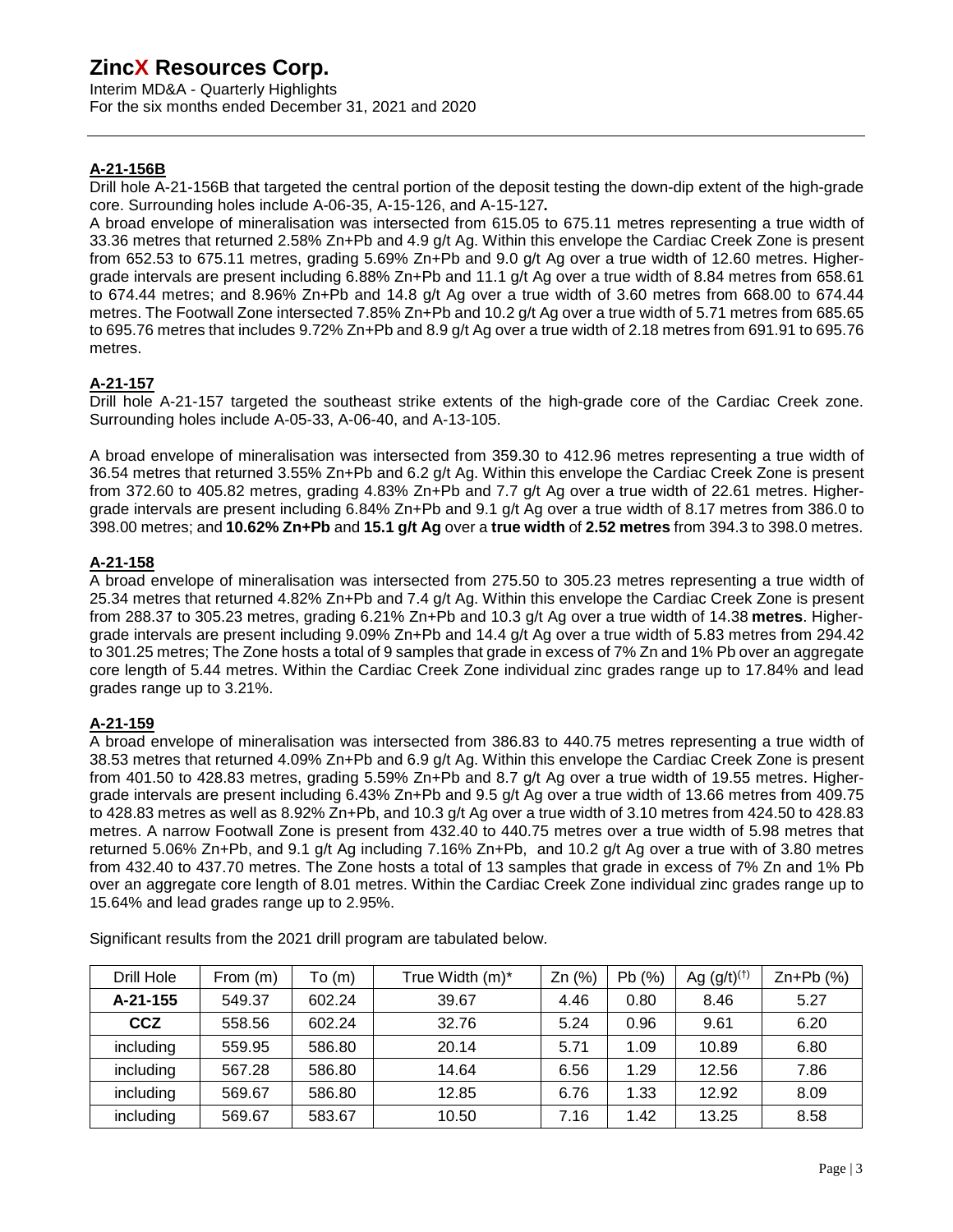Interim MD&A - Quarterly Highlights For the six months ended December 31, 2021 and 2020

| including  | 569.67 | 577.66 | 5.99  | 8.93  | 1.84 | 14.55 | 10.77 |
|------------|--------|--------|-------|-------|------|-------|-------|
| <b>FW</b>  | 593.45 | 602.24 | 6.59  | 7.68  | 1.31 | 12.25 | 9.00  |
| <b>MS</b>  | 606.11 | 611.11 | 3.75  | 2.17  | 0.34 | 2.60  | 2.51  |
| A-21-156B  | 615.05 | 675.11 | 33.36 | 2.24  | 0.34 | 4.91  | 2.58  |
| CCZ        | 652.53 | 675.11 | 12.60 | 4.86  | 0.83 | 9.02  | 5.69  |
| including  | 658.61 | 674.44 | 8.84  | 5.81  | 1.06 | 11.08 | 6.88  |
| including  | 668.00 | 674.44 | 3.60  | 7.51  | 1.46 | 14.81 | 8.96  |
| including  | 668.00 | 671.75 | 2.10  | 7.75  | 1.36 | 14.00 | 9.11  |
| <b>FW</b>  | 685.65 | 695.76 | 5.71  | 6.60  | 1.25 | 10.15 | 7.85  |
| including  | 691.91 | 695.76 | 2.18  | 8.18  | 1.55 | 8.94  | 9.72  |
| including  | 693.83 | 695.76 | 1.09  | 13.14 | 2.46 | 9.39  | 15.60 |
| A-21-157   | 359.30 | 412.96 | 36.54 | 3.02  | 0.53 | 6.23  | 3.55  |
| including  | 369.10 | 405.82 | 25.00 | 3.89  | 0.70 | 7.42  | 4.59  |
| <b>CCZ</b> | 372.60 | 405.82 | 22.61 | 4.09  | 0.74 | 7.72  | 4.83  |
| including  | 376.90 | 405.82 | 19.68 | 4.29  | 0.77 | 8.09  | 5.06  |
| including  | 376.90 | 398.00 | 14.36 | 4.81  | 0.87 | 8.53  | 5.68  |
| including  | 386.00 | 398.00 | 8.17  | 5.79  | 1.05 | 9.10  | 6.84  |
| including  | 386.00 | 390.68 | 3.18  | 7.48  | 1.42 | 10.40 | 8.90  |
| including  | 394.30 | 398.00 | 2.52  | 9.10  | 1.52 | 15.07 | 10.62 |
| A-21-158   | 275.50 | 305.23 | 25.34 | 4.25  | 0.57 | 7.4   | 4.82  |
| CCZ        | 288.37 | 305.23 | 14.38 | 5.52  | 0.69 | 10.3  | 6.21  |
| Including  | 294.42 | 301.25 | 5.83  | 8.20  | 0.89 | 14.4  | 9.09  |
| A-21-159   | 386.83 | 440.75 | 38.53 | 3.51  | 0.57 | 6.9   | 4.09  |
| CCZ        | 401.50 | 428.83 | 19.55 | 4.79  | 0.80 | 8.7   | 5.59  |
| Including  | 409.75 | 428.83 | 13.66 | 5.49  | 0.94 | 9.5   | 6.43  |
| Including  | 424.50 | 428.83 | 3.10  | 7.62  | 1.30 | 10.3  | 8.92  |
| <b>FW</b>  | 432.40 | 440.75 | 5.98  | 4.31  | 0.75 | 9.1   | 5.06  |
| including  | 432.40 | 437.70 | 3.80  | 6.04  | 1.12 | 10.2  | 7.16  |

(\*) The true width in metres is calculated utilising the Geovia GEMS software package. The orientation of the mineralised horizon is estimated to have an azimuth of 130 degrees and a dip of -70 degrees. (CCZ) = Cardiac Creek Zone; (HW) = Hangingwall Zone; (FW) = Footwall Zone; (MS) = Massive Sulphide. (I) Ag values below detection were given a value half of the detection limit for the purposes of weighted averaging.

The primary objective of the 2021 drill program was to acquire mineralized Zn-Pb-Ag drill core samples for advanced metallurgical testing. This material will be used to further investigate previous metallurgical testing of the mineralization with a focus on enhancing the recoveries and boosting concentrate grades for both zinc and lead; using a state-of-the-art metallurgical testing facility owned by key strategic shareholder Tongling Non-Ferrous Metals of China (Tongling).

A total of six individual metallurgical samples were selected, two from hole A-21-156B and one from each of the remaining drill holes. Individual samples averaged 228 kilograms and the total combined weight is in excess of 1,350 kilograms.

The samples have been shipped from Vancouver by air freight to the Hunan Research Institute for Non-Ferrous Metals Co. Ltd., the metallurgical laboratory located in Changsha, China. The lab will conduct the metallurgical testing on behalf of Tongling. It is anticipated that testing will commence shortly.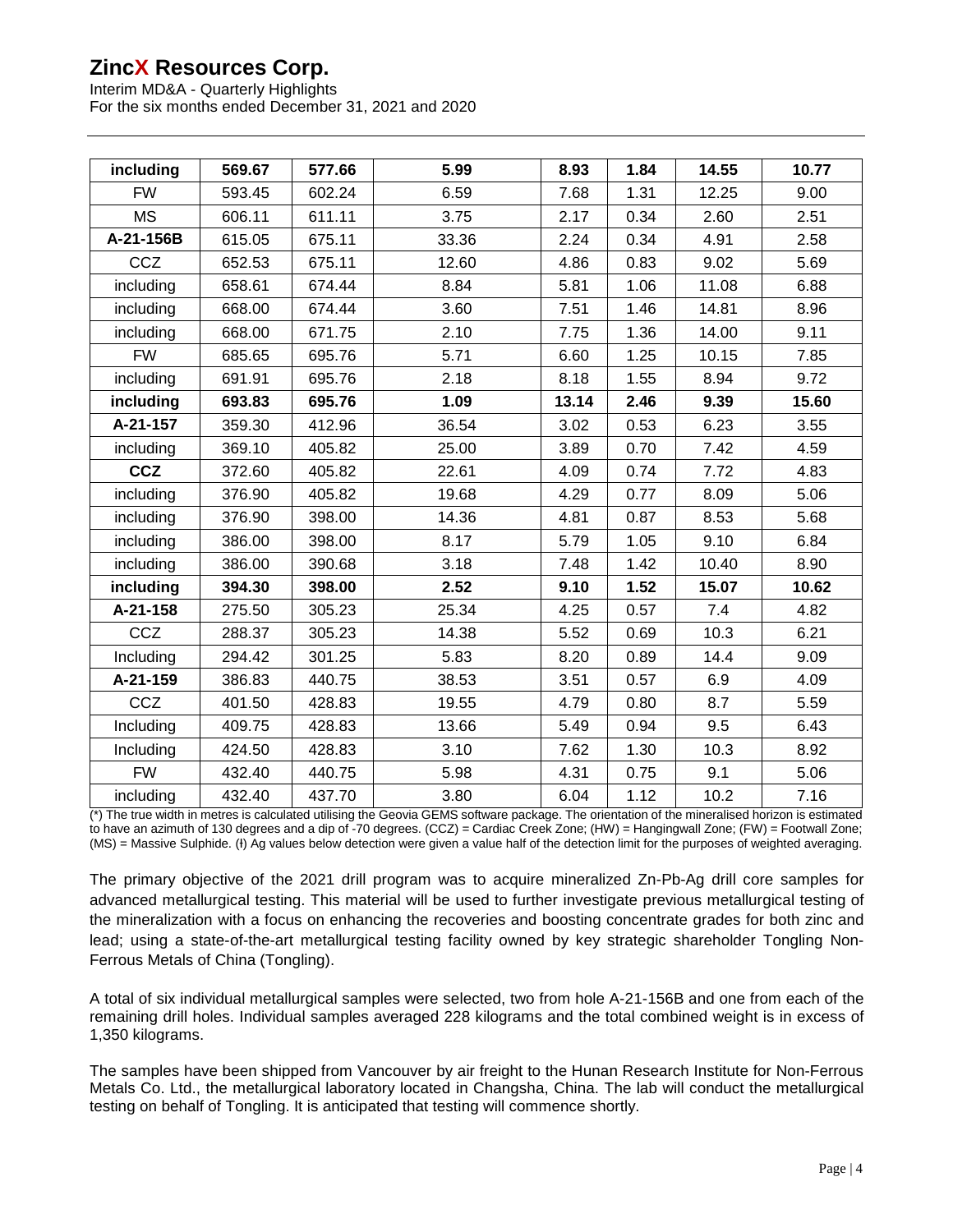Interim MD&A - Quarterly Highlights For the six months ended December 31, 2021 and 2020

#### Kechika Trough Target Initiative Update

Detailed work has identified numerous Areas of Interest (AOIs) of which 19 have been classified as high-priority targets. These targets have been ranked and will be assessed in future focused field programs.

The Company has identified 19 high-priority targets from a pool of 95 AOIs across all its Kechika Trough tenure including key properties such as Akie, Pie, Mt. Alcock, and Bear/Spa. A set of district specific exploration criteria have been established from the study of past discoveries in the region (e.g. Cardiac Creek deposit, Cirque, Driftpile, etc.). Potential AOIs were assessed using these criteria and evaluated against the geological, geochemical, geophysical and geographical datasets present within the Kechika Trough Exploration Database to identify prospective AOIs. Work has been recommended representing early stage through to drill exploration targets. This evaluation also identified prospective areas on several properties that have had little to no exploration. The 19 ranked high-priority targets are located on almost every property within the district. Several target areas are classified as drill-ready while others require additional work to be upgraded. In some cases, these high-priority targets are associated with adjacent or proximal AOIs that pending exploration success could elevate their ranking.

One of the highest priority targets is the Mt. Alcock prospect located approximately 40 kilometres northwest of the Akie property and 20 kilometres northwest of Teck Resources/Korea Zinc's Cirque property. The Mt. Alcock prospect, discovered in the late 1970s, is defined by a prominent massive barite cap ("kill zone) which hosts abundant coarse-grained galena and sphalerite on surface. Limited and shallow drilling by previous operators intersected mineralisation with significant grade such as 9.30% combined Zn+Pb and 1.20 oz/t Ag over 8.8 metres in drill hole AK-89-3 including 14.20% combined Zn+Pb and 1.60 oz/t Ag over 3.6 metres hosted in Gunsteel formation shale. Facies models recently derived by the Company from close examination of the Cardiac Creek deposit can be applied to the Mt. Alcock prospect and greatly assist in vectoring future targeted drilling at depth and down dip of prospective lithology. The tenor and style of mineralization at Cardiac Creek is a close analog and serves as an exploration model going forward. Mineralization in the district, including Cirque, and Driftpile, along with historical drilling, geochemical data and geophysical EM trends all support the exploration model.

Other high-priority targets are present on the Saint and Thro properties located to the northwest of the Driftpile deposit. Targets on the Saint property are associated with a long continuous Pb soil anomaly with approximate dimensions of 3,500m x 500m with values consistently in excess of 100 ppm and localized areas where values can range up to 6,500 ppm. Historical operators recommended drilling for this target area, but it was never pursued. On the Thro property historical work outlined an approximate 600m x 600m Pb soil anomaly with values consistently in excess of 100 ppm and range up to 12,500 ppm. Rock chip samples in the vicinity were also elevated in lead and rock chips taken from a hand dug trench in 1978 returned highly anomalous Pb values in excess of 400 ppm and ranging up to 5,600 ppm. These anomalies represent some of the largest in the district and both remain untested by drilling. Almost all the known deposits in the district are associated with a distinct Pb soil signature making the targets on the Saint and Thro properties attractive drill targets.

#### **Permitting**

The Company has been advised by the Ministry of Energy, Mines and Petroleum Resources that the surface drilling permit for the Akie property has been renewed for an additional 5-year period that now extends exploration activities to December 31<sup>st</sup>, 2026. The permit originally expired on December 31<sup>st</sup>, 2020; however due to COVID-19 it was given a one-time, one-year extension to December 31st, 2021.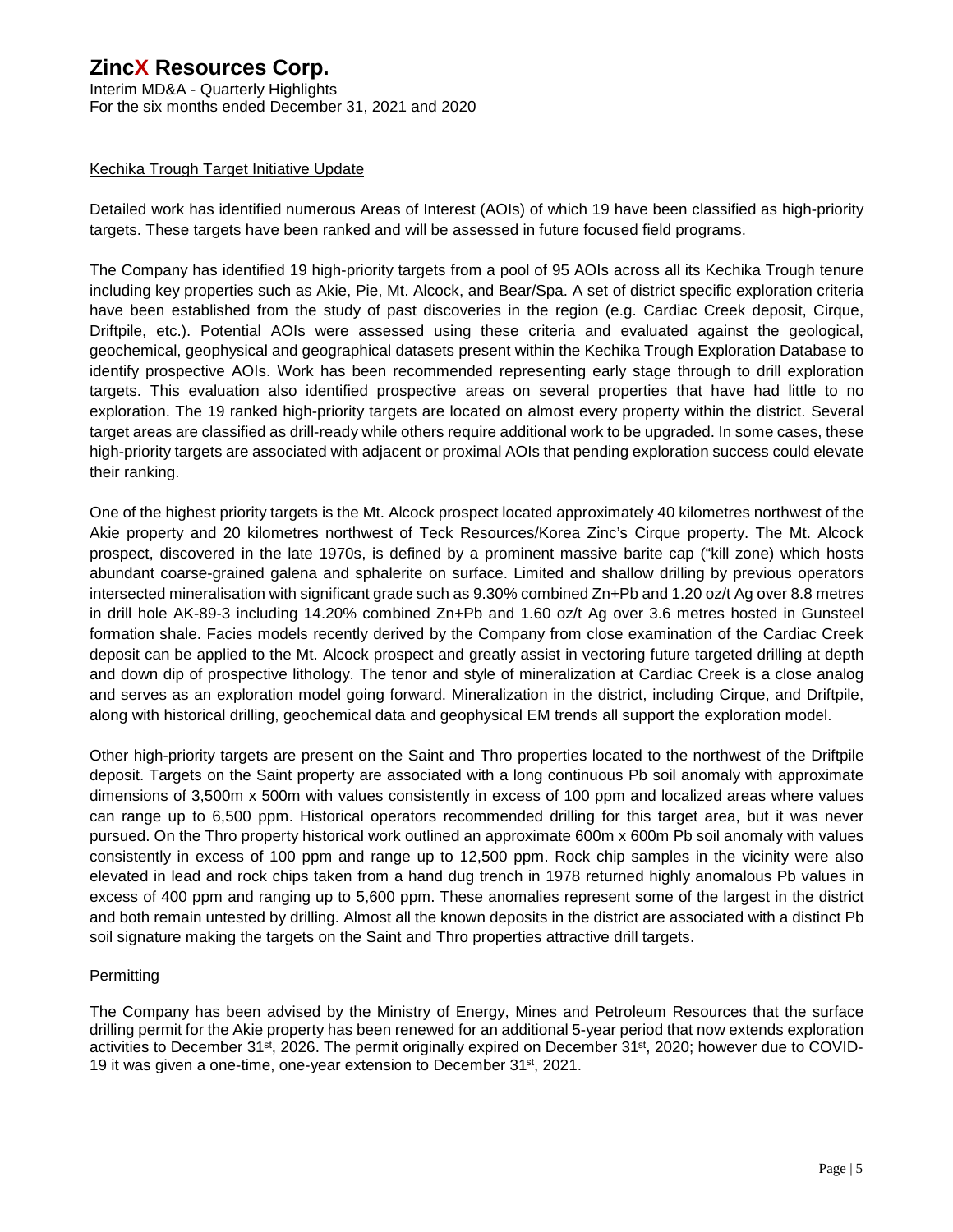Interim MD&A - Quarterly Highlights For the six months ended December 31, 2021 and 2020

The Company has also filed an annual Statement of Cost with the Ministry of Energy, Mines and Low Carbon Innovation based on exploration expenditures incurred during the 2021 drill program. The filing has extended the entire **contiguous claim package in good standing to September 13, 2030**.

#### **2020 Exploration Program**

#### 2020 Akie Drilling & Field Exploration Programs

On June 25, 2020, the Company and strategic partner Tongling Non-Ferrous Metals of China (Tongling) agreed to defer the planned drilling and subsequent metallurgical testing program until the 2021 exploration season due to COVID19.

### **Permitting**

The Company has been advised by the Ministry of Energy, Mines and Petroleum Resources that the four Kechika regional drill permits on the Pie, Yuen, Mt. Alcock, and Kechika North properties have been renewed for an additional 5-year period, until November 28, 2025. Drilling on these properties had previously been permitted with a renewal occurring in December 2015, extending the expiry date until December 31<sup>st</sup> 2019.

### **2019 Akie Drilling program**

The 2019 exploration program was designed to achieve several key objectives including: additional close spaced drill intersections within the current resource model, extend the high-grade core of the Cardiac Creek deposit, and collect geotechnical and structural data. To achieve these objectives, the Company completed 4 HQ diameter diamond drill holes totaling 2,347 metres. A summary of the 2019 drill program is provided below.

The 2019 drill program returned impressive results characteristic of the high-grade core. Hole **A-19-153** returned an intercept of 30.14 metres (true width) grading 13.78% Zn+Pb, and 19.7g/t Ag that includes a high-grade core interval of 22.99% Zn+Pb, and 30.1g/ Ag over a true width of 9.44 metres. Hole **A-19-154** returned 8.30% Zn+Pb and 13.3 g/t Ag over a true width of 19.50 metres including 10.25% Zn+Pb and 15.4 g/t Ag over a true width of 11.97 metres. Along the southeast edge of the high-grade core **A-19-151** returned 16.37 metres (true width) grading 9.77% Zn+Pb and 15.5 g/t Ag. Higher-grade intervals are present including 10.74% Zn+Pb and 16.74 g/t Ag over a true width of 14.24 metres. Significant results from the 2019 drill holes are tabulated below.

| <b>Drill Hole</b> | From (m) | To(m)  | True Width (m)* | Zn $(%)$ | Pb(%) | Ag $(g/t)^{t}$ | $Zn+Pb$ (%) |
|-------------------|----------|--------|-----------------|----------|-------|----------------|-------------|
| A-19-150          | 480.75   | 537.14 | 38.18           | 6.14     | 1.15  | 10.8           | 7.29        |
| <b>CCZ</b>        | 490.89   | 537.14 | 31.38           | 7.20     | 1.38  | 12.4           | 8.58        |
| including         | 502.31   | 537.14 | 23.68           | 8.40     | 1.64  | 14.0           | 10.04       |
| including         | 502.31   | 518.45 | 10.94           | 10.85    | 2.23  | 16.9           | 13.08       |
| A-19-151          | 560.00   | 608.80 | 30.85           | 4.91     | 0.98  | 9.7            | 5.89        |
| <b>CCZ</b>        | 568.42   | 594.40 | 16.37           | 8.10     | 1.67  | 15.5           | 9.77        |
| including         | 571.15   | 593.75 | 14.24           | 8.88     | 1.86  | 16.7           | 10.74       |
| including         | 575.75   | 591.50 | 9.91            | 9.09     | 1.98  | 17.9           | 11.07       |
| <b>FW</b>         | 603.30   | 608.80 | 3.51            | 2.70     | 0.45  | 5.0            | 3.15        |
| A-19-153          | 443.00   | 532.50 | 50.71           | 7.93     | 1.44  | 14.2           | 9.37        |
| <b>CCZ</b>        | 454.00   | 507.25 | 30.14           | 11.47    | 2.32  | 19.7           | 13.78       |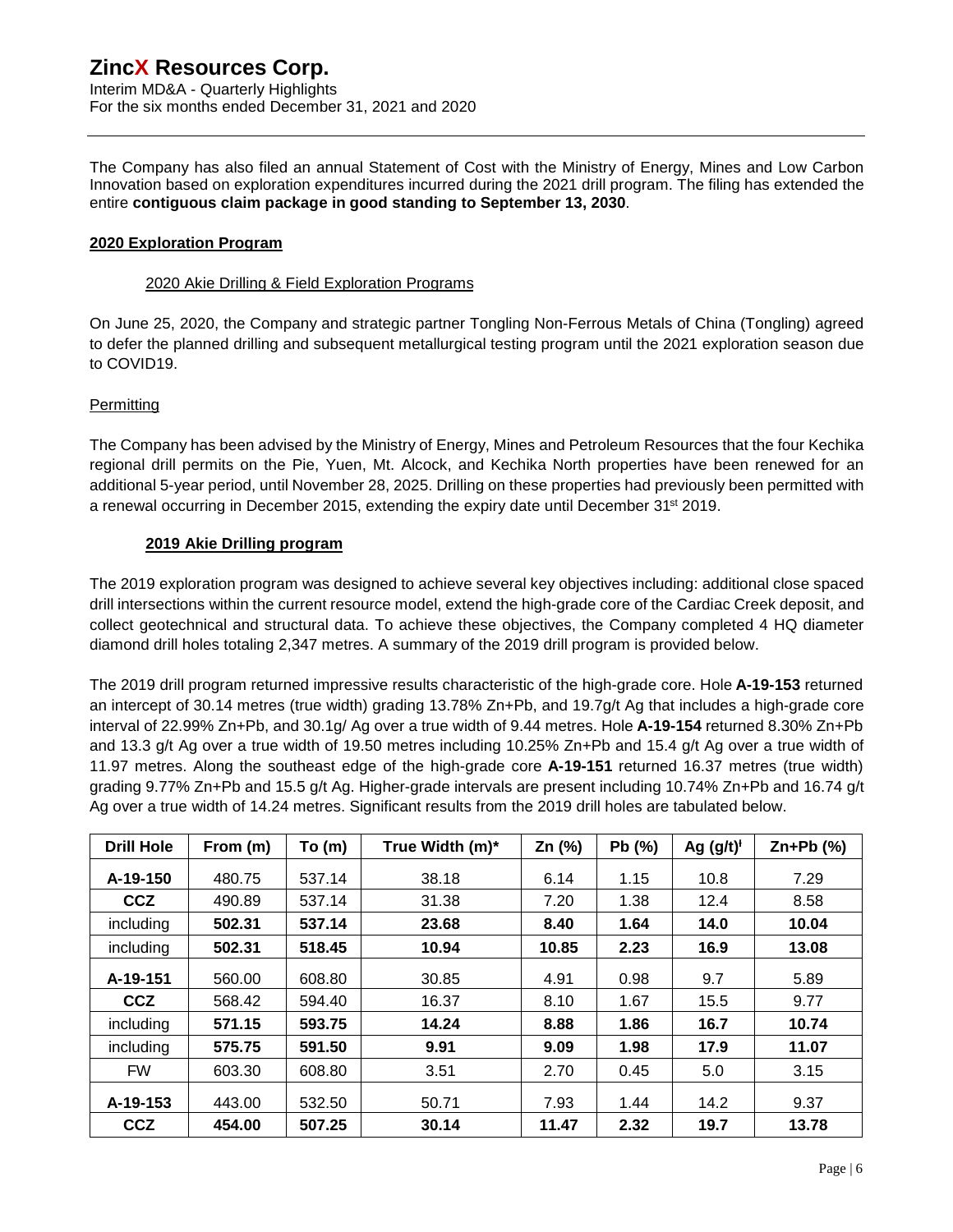Interim MD&A - Quarterly Highlights For the six months ended December 31, 2021 and 2020

| including  | 466.78 | 507.25 | 22.93 | 14.29 | 2.95 | 24.1 | 17.24 |
|------------|--------|--------|-------|-------|------|------|-------|
| including  | 480.75 | 506.59 | 14.65 | 16.20 | 3.39 | 27.0 | 19.59 |
| including  | 490.00 | 506.59 | 9.41  | 19.22 | 3.77 | 30.1 | 22.99 |
| <b>FW</b>  | 518.82 | 532.50 | 7.81  | 6.56  | 0.25 | 11.8 | 6.81  |
| A-19-154   | 349.03 | 425.67 | 24.32 | 5.78  | 1.10 | 11.3 | 6.88  |
| <b>CCZ</b> | 349.03 | 410.50 | 19.50 | 6.96  | 1.34 | 13.3 | 8.30  |
| including  | 353.19 | 390.91 | 11.97 | 8.56  | 1.69 | 15.4 | 10.25 |
| including  | 353.19 | 377.71 | 7.78  | 10.55 | 2.06 | 18.5 | 12.61 |

(\*) The true width in metres is calculated utilising the Geovia GEMS software package. The orientation of the mineralised horizon is estimated to have an azimuth of 130 degrees and a dip of -70 degrees. (CCZ) = Cardiac Creek Zone; (HW) = Hangingwall Zone; (FW) = Footwall Zone; (MS) = Massive Sulphide. (I) Ag values below detection were given a value half of the detection limit for the purposes of weighted averaging. Hole A-19-152 was abandoned due to excessive deviation and restarted as hole A-19-153.

# **Exploration Objectives**

#### Akie Project:

- Continue definition drilling to expand the known extent of the Cardiac Creek deposit; update the current geological and resource models to NI 43-101 standards with all new drill results. Continue to examine tradeoff studies to enhance the PEA including additional metallurgical lab testing and targeted geotechnical data acquisition to improve understanding of mine design parameters used in the PEA.
- Continue to evaluate outlying coincident geological/geophysical/geochemical targets for drill target definition.
- Continue to refine the design and costs of the planned underground exploration program. The underground exploration permit remains in good standing until December 2020. The underground exploration program was conceived to allow tightly spaced infill drilling from an underground decline in order to upgrade the current mineral resource to the Indicated and Measured levels of confidence. This would provide sufficient data for a pre-feasibility level of economic assessment of the ore body to be completed and investigate future viability of bulk sampling and mining. The Company is currently working on a new and updated underground permit application to extend the duration date of the existing permit to 2025.
- Continue environmental baseline sampling as required to maintain all related exploration permits in good standing.

#### Kechika Regional Project:

- Continue regional synthesis of all historical and modern exploration data to assist with gap analysis and drill target definition.
- Continue to evaluate high priority greenfield targets.
- Continue to refine target selection to identify drill targets.

#### Kechika Regional Project (Pie Option Properties):

- Continue to work closely with Teck to review and advise on plans for ongoing exploration on the properties.
- The next planned phase of exploration on the optioned properties is expected to include continued drill testing of the highest priority targets.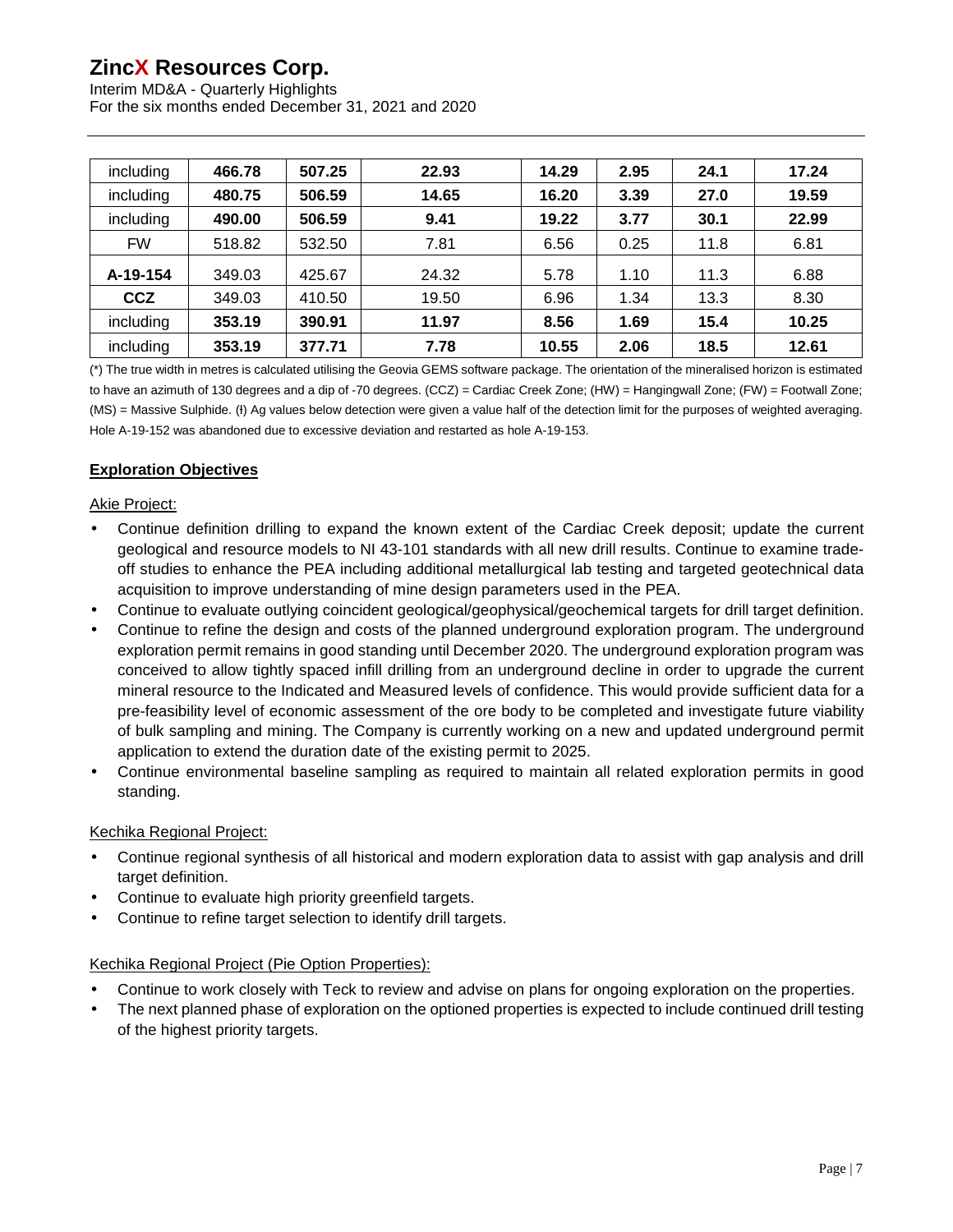Interim MD&A - Quarterly Highlights For the six months ended December 31, 2021 and 2020

Summary of exploration expenditures incurred on various properties:

|                                                                      | <b>Akie Property</b> |    | Kechika<br>Regional |    | Total      |
|----------------------------------------------------------------------|----------------------|----|---------------------|----|------------|
| <b>Acquisition Costs:</b><br>Balance, June 30, and December 31, 2021 | \$<br>24,165,241     | \$ | 192,768             | S  | 24,358,009 |
| Deferred exploration costs:                                          |                      |    |                     |    |            |
| <b>Balance, June 30, 2020</b>                                        | \$<br>47,050,990     | \$ | 4,368,025           | S. | 51,419,015 |
| Camp equipment, depreciation                                         | 41,055               |    |                     |    | 41,055     |
| Drilling                                                             | 660,220              |    |                     |    | 660,220    |
| Geology                                                              | 109,748              |    |                     |    | 109,748    |
| Community consultants                                                | 75,235               |    |                     |    | 75,235     |
| Road repairs                                                         | 2,862                |    |                     |    | 2,862      |
| Environmental studies and permit compliance                          | 34,449               |    |                     |    | 34,449     |
| <b>METC</b> recoverable                                              | (65, 402)            |    |                     |    | (65, 402)  |
| <b>Balance, June 30, 2021</b>                                        | 47,909,157           |    | 4,368,025           |    | 52,277,182 |
| Camp equipment, depreciation                                         | 17,590               |    |                     |    | 17,590     |
| Drilling                                                             | 482,635              |    |                     |    | 482,635    |
| Geology                                                              | 77,053               |    |                     |    | 77,053     |
| Geophysics                                                           | 103,461              |    | 63,345              |    | 166,806    |
| Environmental studies and permit compliance                          | 15,056               |    |                     |    | 15,056     |
| Balance, December 31, 2021                                           | \$<br>48,604,952     | S. | 4,431,370           | \$ | 53,036,322 |
|                                                                      |                      |    |                     |    |            |
| <b>Total, June 30, 2021</b>                                          | \$<br>72,074,398     | \$ | 4,560,793           | \$ | 76,635,191 |
| Total, December 31, 2021                                             | \$<br>72,770,193     | \$ | 4,624,138           | \$ | 77,394,331 |

#### **Results of Operations**

#### *Six Months Ended December 31, 2021 and 2020*

During the six months ended December 31, 2021, the Company reported a net and comprehensive loss of \$454,796 or \$0.003 per share compared to \$354,351 or \$0.002 per share during the same period last year, an increase in loss of \$100,445. The increase in net loss was due to an overall increase in operating costs and a decrease in income generated from the sale and fair market value adjustment of marketable securities and sale of fixed assets.

Overall general and administrative expenses increased by \$39,674 during the six months ended December 31, 2021 as compared to the same period of the previous fiscal year due to the following increases in operating expenses:

Marketing and public relations increased by \$5,034 for business development and shareholder  $\sim$ awareness;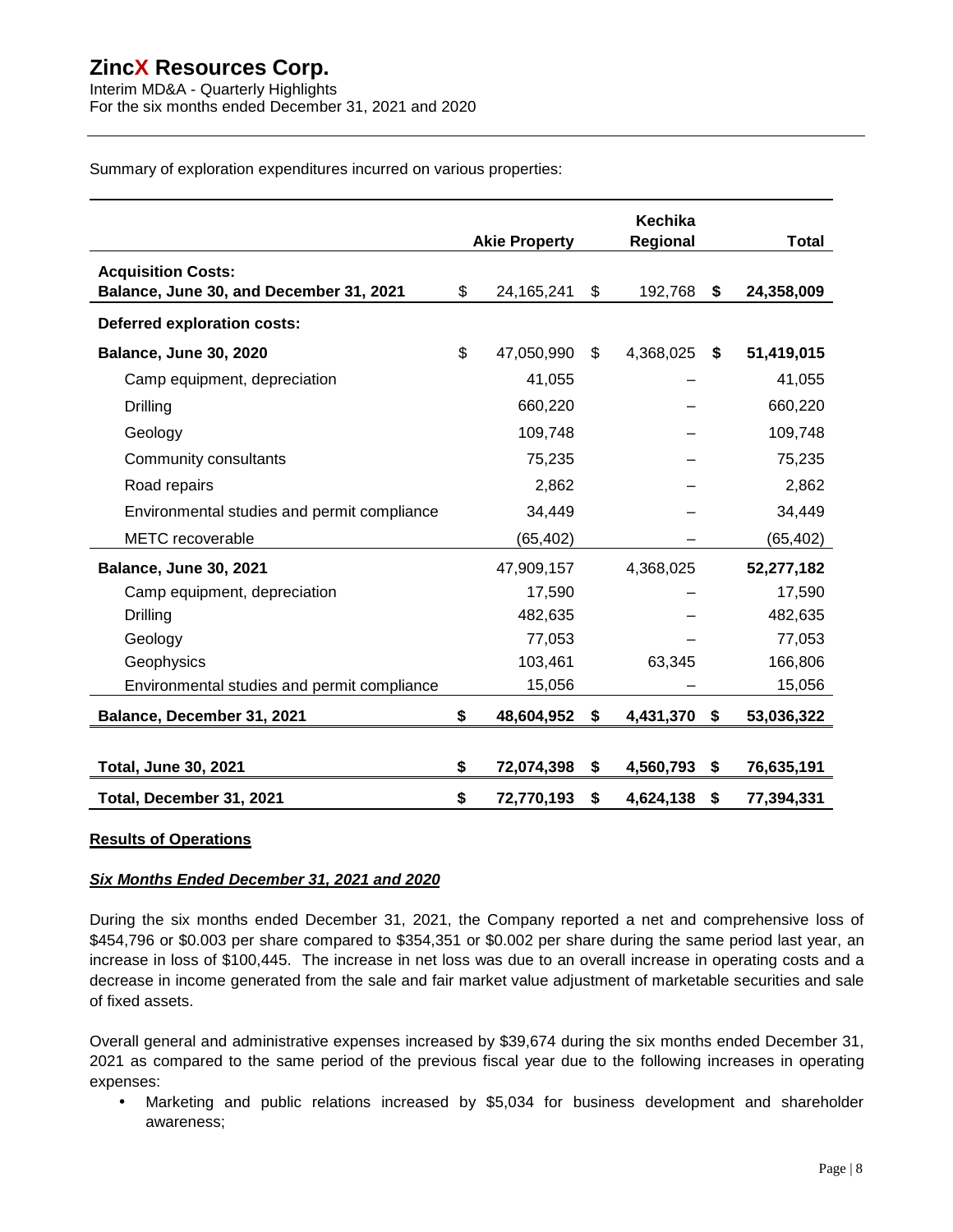Interim MD&A - Quarterly Highlights For the six months ended December 31, 2021 and 2020

- Office and miscellaneous increased by \$3,943 due to increased operational activities;
- Regulatory fees increased by \$4,951 in connection with the Company's listing of its common shares on ¥. the OTCQB;
- Rent increased by \$7,913 for the rental of the Company's corporate office space and storage units;
- Travel and promotion increased by \$7,715 due to lift on government imposed COVID19 travel and gathering restrictions; and
- Wages and benefits increased by \$42,819 primarily due to retroactive payment of salaries for the ¥. Company's exploration staff.

Offsetting the increases in expenses was a decrease in:

- Consulting fees by \$30,233 as the Company did not engage additional advisory services for its OTCQB listing application and the Company's VP Exploration provided fewer services on corporate matters; and
- Depreciation of the right-of-use asset by \$6,394 as the Company's sublease ended November 30, 2021. ¥.

In addition to the increase of general and administrative expenses, interest income and other items decreased which contributed to the increase in net loss:

- Interest income decreased by \$17,190 as the Company GIC investments matured and was not reinvested; and
- $\mathcal{L}^{\text{max}}$ There were no gains on sale of marketable securities or adjustments for change in fair value of marketable securities compared to the same period last year as the Company held no marketable securities during the six months ended December 31, 2021.

### *Three Months Ended December 31, 2021 and 2020*

During the three months ended December 31, 2021, the Company reported a net and comprehensive loss of \$208,721 or \$0.001 per share compared to \$187,971 or \$0.001 per share during the same period last year, an increase in net loss of \$20,750. The overall increase in net loss was primarily attributable to a decrease in income earned by the Company offset by a decrease in expenditures.

Overall general and administrative expenses decreased by \$16,534 during the three months ended December 31, 2021 as compared to the same period of the previous fiscal year primarily due to a decrease in consulting services for the Company's OTCQB listing application and fewer services from the VP Exploration on corporate matters. The Company also did not realize any gains from sale of marketable securities, fixed assets or adjustments to the fair value of marketable securities. The Company did not hold any investment securities during the period ended December 31, 2021.

#### **Liquidity and capital resources**

The Company's operations are currently not generating positive cash flow; as such, the Company is dependent on external financing to fund its activities. In order to carry out potential expansion and to continue operations, and pay for administrative costs, the Company will spend its existing working capital, and raise additional amounts as needed. Companies in this stage typically rely upon equity and debt financing or joint venture partnerships to fund their operations. The current financial markets are very difficult and there is no certainty with respect to the Company's ability to raise capital. Management may require to seek additional sources of financing in the form of equity or debt financing in the future. These uncertainties may cast significant doubt about the Company's ability to continue as a going concern.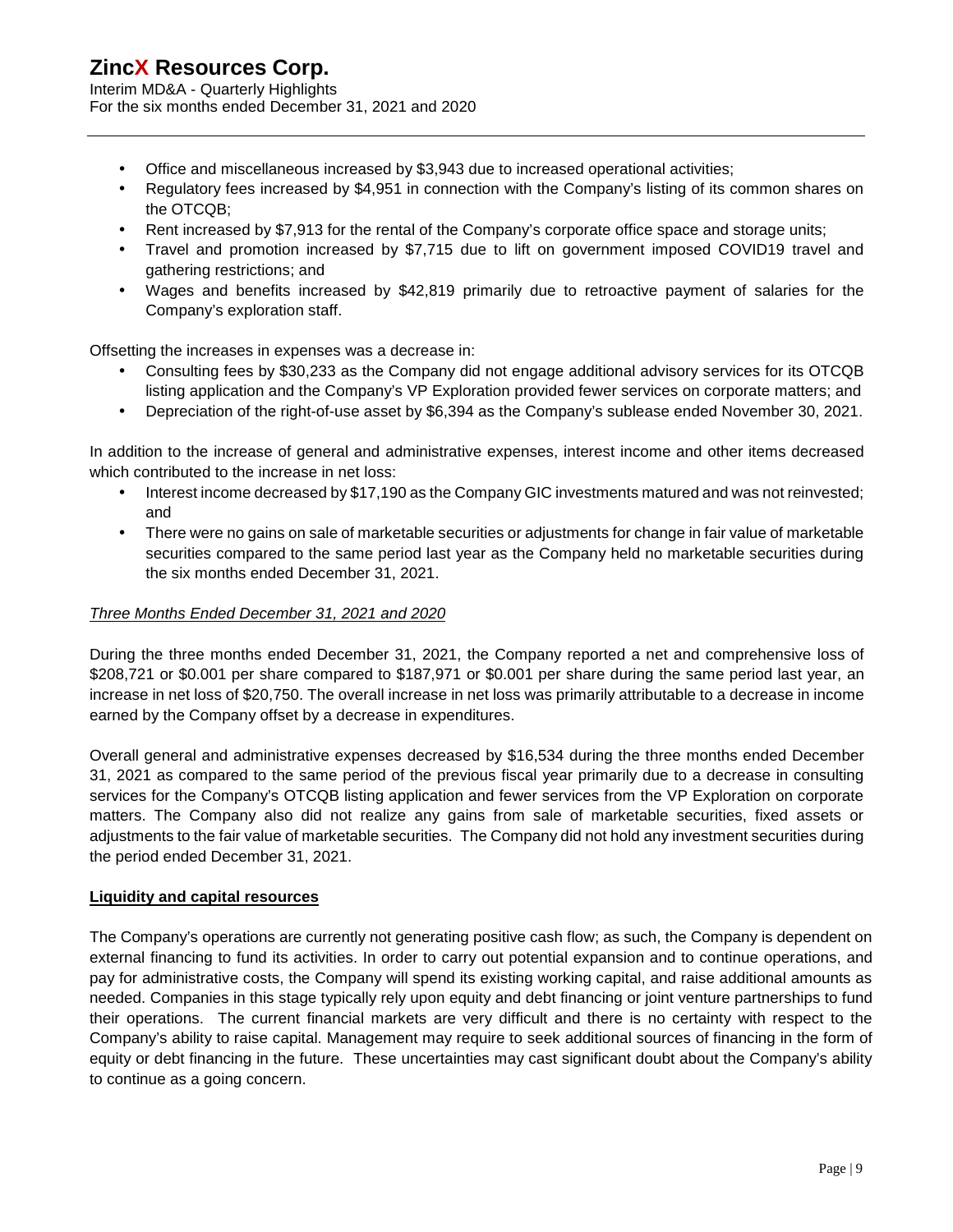Interim MD&A - Quarterly Highlights For the six months ended December 31, 2021 and 2020

At December 31, 2021, the Company reported working capital deficiency of \$84,879 compared to a working capital of \$1,073,872 at June 30, 2021, representing a decrease in working capital of \$1,158,751. The decrease in working capital was a result of general operating activities and exploration expenditures incurred during the period.

Net cash decreased by \$1,804,397 from \$3,066,527 at June 30, 2021 to \$1,262,130 at December 31, 2021 primarily due to the Company's 2021 Akie drilling program.

During the six months ended December 31, 2021, the Company generated or utilized its cash and cash equivalents as follows:

- (a ) the Company used \$449,860 (2020 \$392,770) of its cash in operating activities;
- (b ) exploration expenditures during the period were \$1,316,791 (2020 \$55,927) as a result of the Company postponing its exploration program in fiscal 2021 due to COVID19 safety measures;
- (c ) \$2,646 (2020 \$Nil) was used for the purchase of camp fixtures and office furniture;
- (d ) the Company redeemed \$Nil (2020 \$811,000) of its GIC investments;
- (e ) paid \$37,500 (2020 \$45,000) in lease payments for its corporate office; and
- (f ) the Company received proceeds \$Nil (2020 \$38145) from the sales of marketable securities.

The Company's current assets excluding cash consisted of the following:

|                                          | December 31, 2021 | June 30, 2021 |
|------------------------------------------|-------------------|---------------|
| Government Sales Tax credits             | 26,489            | 34.848        |
| Interest accrued on reclamation deposits | 551               | 132           |
| Trade receivables                        |                   | 16.431        |
| Prepaid expenses                         | 55.214            | 35,200        |

As of December 31, 2021, the Company prepaid a total of \$7,200 for exploration and evaluation assets.

Current liabilities as of December 31, 2021 consisted of the following

- trade payables and accrued liabilities of \$27,853 (June 30, 2021 \$641,847), which mainly consisted of trade  $\mathcal{L}_{\mathcal{A}}$ payables and accrued liabilities and were paid subsequent to December 31, 2021;
- current portion of lease liability of \$Nil (June 30, 2021 \$36,580) recognized in relations to the Company's office lease;
- due to related parties of \$1,401,411 (June 30, 2021 \$1,400,839) consisting of an advance of \$1,398,686 (June 30, 2021 - \$1,398,686) received from Tongling, a significant shareholder of the Company, for the Akie Property's drill program, \$725 (June 30, 2021 - \$153) in office expense reimbursement owed to a company with two common directors of the Company, and \$2,000 (June 30, 2021 - \$2,000) in consulting fees owed to a company owned by a director of the Company.

The other sources of funds potentially available to the Company are through the exercise of outstanding stock options. *See Other Requirements – Summary of Outstanding Share Data*. There can be no assurance, whatsoever, that any or all these outstanding exercisable securities will be exercised.

The Company has and may continue to have capital requirements in excess of its currently available resources. In the event the Company's plans change, its assumptions change or prove inaccurate, or its capital resources in addition to projected cash flow, if any, prove to be insufficient to fund its future operations, the Company may be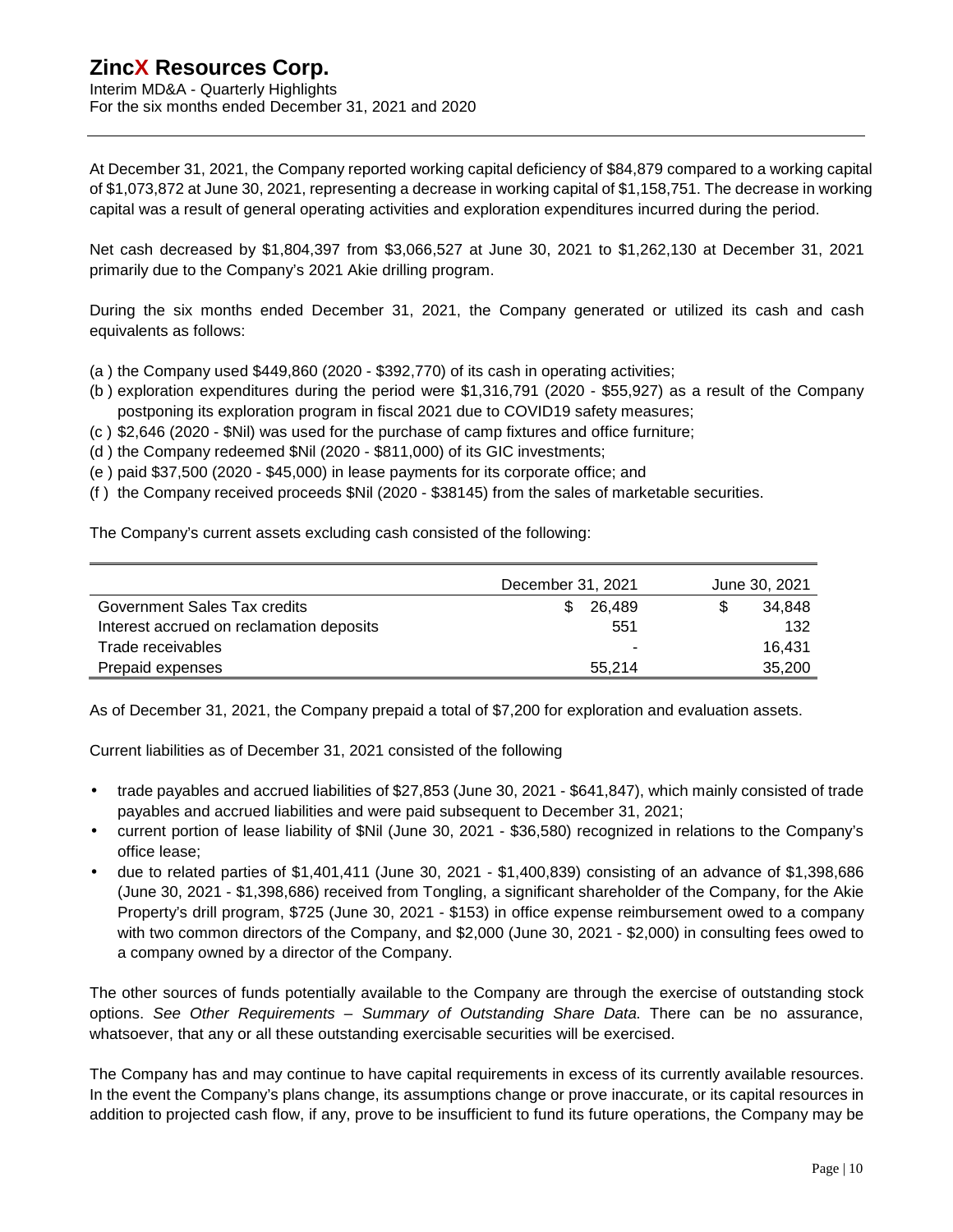Interim MD&A - Quarterly Highlights For the six months ended December 31, 2021 and 2020

required to seek additional financing. Although the Company has been successful in raising the above funds, there can be no assurance that the Company will have sufficient financing to meet its future capital requirements or that additional financing will be available on terms acceptable to the Company in the future.

The Company's overall success will be affected by its current or future business activities. The Company is currently in the process of acquiring and exploring its interests in resource properties and has not yet determined whether these properties contain mineral deposits that are economically recoverable. The continued operations of the Company and the recoverability of expenditures incurred in these resource properties are dependent upon the existence of economically recoverable reserves, securing and maintaining title and beneficial interest in the properties, obtaining necessary financing to explore and develop the properties, and upon future profitable production or proceeds from disposition of the resource properties.

The Company is exposed in varying degrees to a variety of financial instrument related risks:

#### *Credit Risk*

Credit risk is the risk that one party to a financial instrument will fail to discharge an obligation and cause the other party to incur a financial loss. The Company's primary exposure to credit risk is on its bank deposits of \$1,262,131 (June 30, 2021 - \$3,066,527). This risk is managed by using major Canadian banks that are high credit quality financial institutions as determined by rating agencies.

The Company's secondary exposure to credit risk is on its receivables. This risk is minimal as receivables consist primarily of refundable government sales taxes and interest accrued on GIC investments.

#### *Liquidity Risk*

Liquidity risk arises through the excess of financial obligations over available financial assets due at any point in time. The Company's objective in managing liquidity risk is to maintain sufficient readily available reserves in order to meet its liquidity requirements at any point in time. The Company achieves this by maintaining sufficient cash and cash equivalents. As at December 31, 2021, the Company was holding cash and of \$1,262,131 (June 30, 2021 - \$3,066,527) to settle its current liabilities of \$1,429,264 (June 30, 2021 - \$2,079,266). Management may require to seek additional sources of financing in the form of equity or debt financing in the future. These uncertainties may cast significant doubt about the Company's ability to continue as a going concern.

#### *Market risk*

Market risk is the risk of loss that may arise from changes in market factors such as interest rates, foreign exchange rates, and commodity and equity prices. These fluctuations may be significant and the Company, has exposure to these risks.

#### *a. Interest Rate Risk*

Interest rate risk is the risk that the fair value of future cash flows of a financial instrument will fluctuate because of changes in the market interest rates. The Company is not exposed to significant interest rate risk.

#### *b. Currency Risk*

The Company operates in Canada and is therefore not exposed to significant foreign exchange risk arising from transactions denominated in a foreign currency.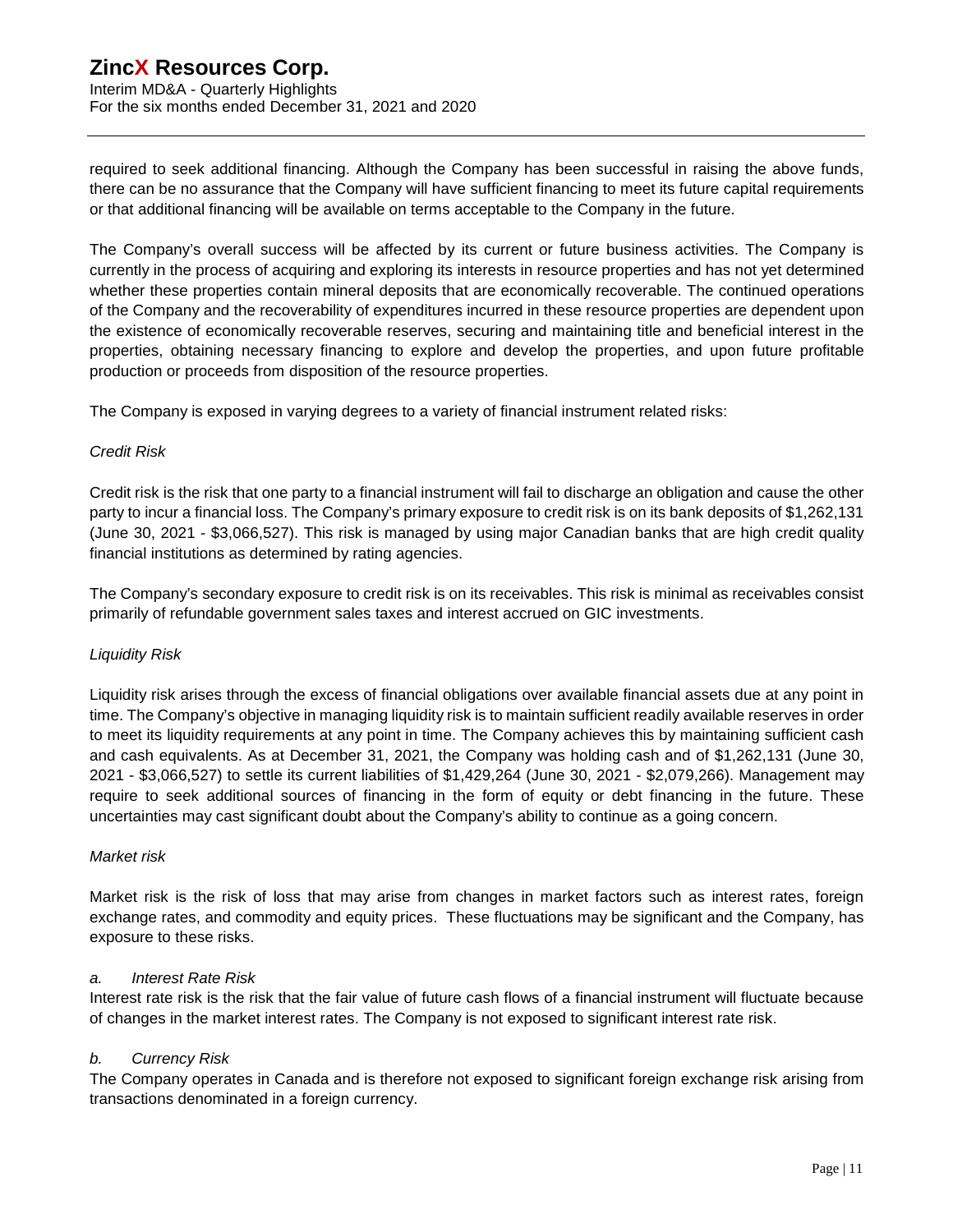Interim MD&A - Quarterly Highlights For the six months ended December 31, 2021 and 2020

#### *c. Price risk*

The Company is exposed to price risk with respect to commodity and equity prices. Equity price risk is defined as the potential adverse impact on the Company's earnings due to movements in individual equity prices or general movements in the level of the stock market. Commodity price risk is defined as the potential adverse impact on earnings and economic value due to commodity price movements and volatilities. The Company closely monitors certain commodity prices, individual equity movements, and the stock market to determine the appropriate course of action to be taken by the Company.

### **Transactions with related parties**

Key management personnel includes persons having the authority and responsibility for planning, directing, and controlling the activities of the Company as a whole. Key management personnel comprise of the directors of the Company, executive and non-executive, and Vice President of Exploration.

The remuneration of the key management personnel during the six months ended December 31, 2021 and 2020 were as follows:

| December 31,                                                          | 2021    | 2020          |
|-----------------------------------------------------------------------|---------|---------------|
| Consulting fees (ii)                                                  | 4.000   | \$<br>4,000   |
| Exploration and evaluation expenditures (geological consulting) (iii) | 64.512  | 57.254        |
| Management fees (i)                                                   | 90,000  | 90,000        |
| Other employment benefits (iv)                                        | 10.972  | 13,616        |
| Total                                                                 | 169.484 | \$<br>164,870 |

Transactions with key management and other related party transactions:

(i) Pursuant to a management and administrative services agreement amended effective July 1, 2011 and May 1, 2014 with Varshney Capital Corp. ("VCC"), a company with two common directors, the Company agreed to pay monthly management and administrative fees of \$29,500 and \$5,000, respectively. Effective March 1, 2020, the management fees were reduced to \$15,000 per month.

During the six months ended December 31, 2021, the Company paid  $$90,000$  (2020 – \$90,000) for management fees and \$30,000 (2020 – \$30,000) for administrative fees to VCC;

- (ii) the Company paid \$4,000 (2020 \$4,000) for consulting fees to Sircon AG, a company controlled by a director, and as at December 31, 2021, the Company owed \$2,000 (June 30, 2021 - \$2,000) to Sircon AG;
- (iii) the Company paid or accrued exploration and evaluation costs of \$64,512 (2020 \$57,254) for geological consulting fees to a company owned by VP of Exploration of the Company, of which \$61,454 (2020 - \$44,459) was capitalized as exploration and evaluation costs and \$3,058 (2020 - \$12,795) was expensed as consulting fees;
- (iv) other employment benefits included life insurance and health benefits for the CEO and health benefits for the CFO of the Company;
- (v) the Company owed \$725 (June 30, 2021- \$153) in office expense reimbursement to VCC;
- (vi) the Company owed \$818 (June 30, 2021- \$53,059) to the CEO of the Company for reimbursement of business expenses paid on behalf of the Company, this amount was included in trade payables and accrued liabilities;
- (vii) the Company owed \$509 (June 30, 2021 \$Nil) to the CFO of the Company for office expenses paid on behalf of the Company, this amount was included in trade payables and accrued liabilities; and